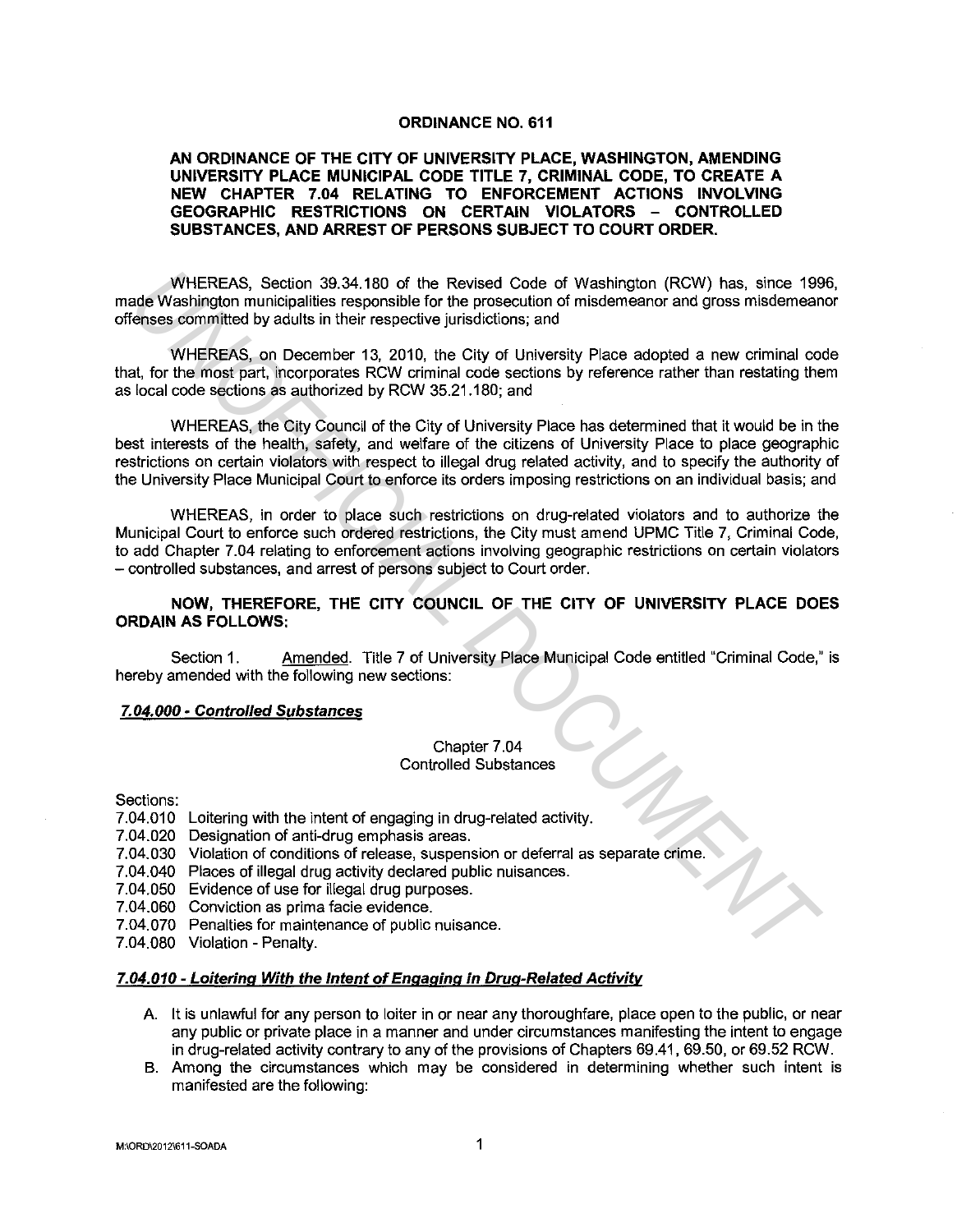- 1. Such person is a known unlawful drug user, possessor, or seller. For purposes of this chapter, a "known unlawful drug user, possessor, or seller" is a person who has been convicted in any court within this state of any violation involving the use, possession, or sale of any of the substances referred to in Chapters 69.41, 69.50, and 69.52 RCW, or substantially similar laws of any political subdivision of this state or of any other state; or who is known to have been arrested for a drug related violation not resulting in a conviction because the person participated in a diversionary program, deferral program, Drug Court or a similar program; or a person who displays physical characteristics of drug intoxication or usage, such as "needle tracks"; or who possesses marijuana as defined in Section 9.22.010 of this Chapter; or a person who possesses drug paraphernalia as defined in Section 9.22.020 of this Chapter;
- 2. Such person is currently subject to an order from any court prohibiting his/her presence in a high drug activity geographic area;
- 3. Such person behaves in such a manner as to raise a reasonable suspicion that he or she is about to engage in or is then engaged in an unlawful drug-related activity, including by way of example only, such person acting as a "lookout";
- 4. Such person transfers small objects or packages for currency in a furtive fashion;
- 5. Such person takes flight upon the appearance of a police officer;
- 6. Such person manifestly endeavors to conceal himself or herself or any object which reasonably could be involved in an unlawful drug-related activity;
- 7. The area involved is by public repute known to be an area of unlawful drug use and trafficking;
- 8. The premises involved are known to have been reported to law enforcement as a place suspected of drug activity pursuant to Chapter 69.52 RCW;
- 9. Any vehicle involved is registered to a known unlawful drug user, possessor, or seller, or a person for whom there is an outstanding warrant for a crime involving drug-related activity.

# 7.04.020 - Designation of Anti-Drug Emphasis Areas

- A. Certain areas of the City shall be designated as and identified to be anti-drug emphasis areas based on the repeat incidents of illegal drug activities occurring therein, and enhanced penalties shall be applied in event of conviction of unlawful drug related acts or loitering for drug purposes, within the said areas. The areas to be so designated shall be identified by the City Council in an Ordinance or Resolution passed after consultation with the City Manager, City Attorney and the chief law enforcement officer of the City, and the list identifying such areas shall be kept on file in the office of the City Clerk. Additional areas may also be identified by the Judge of the Municipal or District Court hearing drug related cases arising from within the City. If a defendant is convicted of a drug related case occurring from within an area designated as an anti-drug emphasis area, a condition or term of sentence, deferral, or suspension, shall be that such defendant shall stay out of all areas of the City designated as an anti-drug emphasis area, unless there are significant and substantial extenuating circumstances in the defendant's particular case justifying avoidance of the requirement for such condition or term of sentence, deferral, or suspension. In such case, the significant and substantial extenuating circumstances shall be identified and recited in the record of the case. Using the contract heater strategies and the consistent implements are there in because the consistent in the consistent in the consistent in the consistent in the consistent in the consistent of the consistent parameters
- B. The following area is hereby designated as and identified to be an anti-drug emphasis area:

## Area A. ORCHARD CORRIDOR

Starting at the northeast corner of 48<sup>th</sup> St. W. and Orchard St. W. west 1537 feet to Leach Creek, then southwest 5690 straight-line feet following the centerline of Leach Creek to a point where Leach Creek would cross 64<sup>th</sup> St. W., then east along southern edge of 64<sup>th</sup> St. W. to a point 857 feet east of Lakewood Dr. W., then north 933 feet along the eastern edge of Pierce County tax parcels 0220238036, 0220238035, 0220238034, 0220238033, 0220234128, 0220234131, 0220234139, and 0220234140, then west 234 feet along the northern edge of Pierce County tax parcel 0220234140, then north 337 feet along the eastern edge of Pierce County tax parcel 0220234013, then west 530 feet along the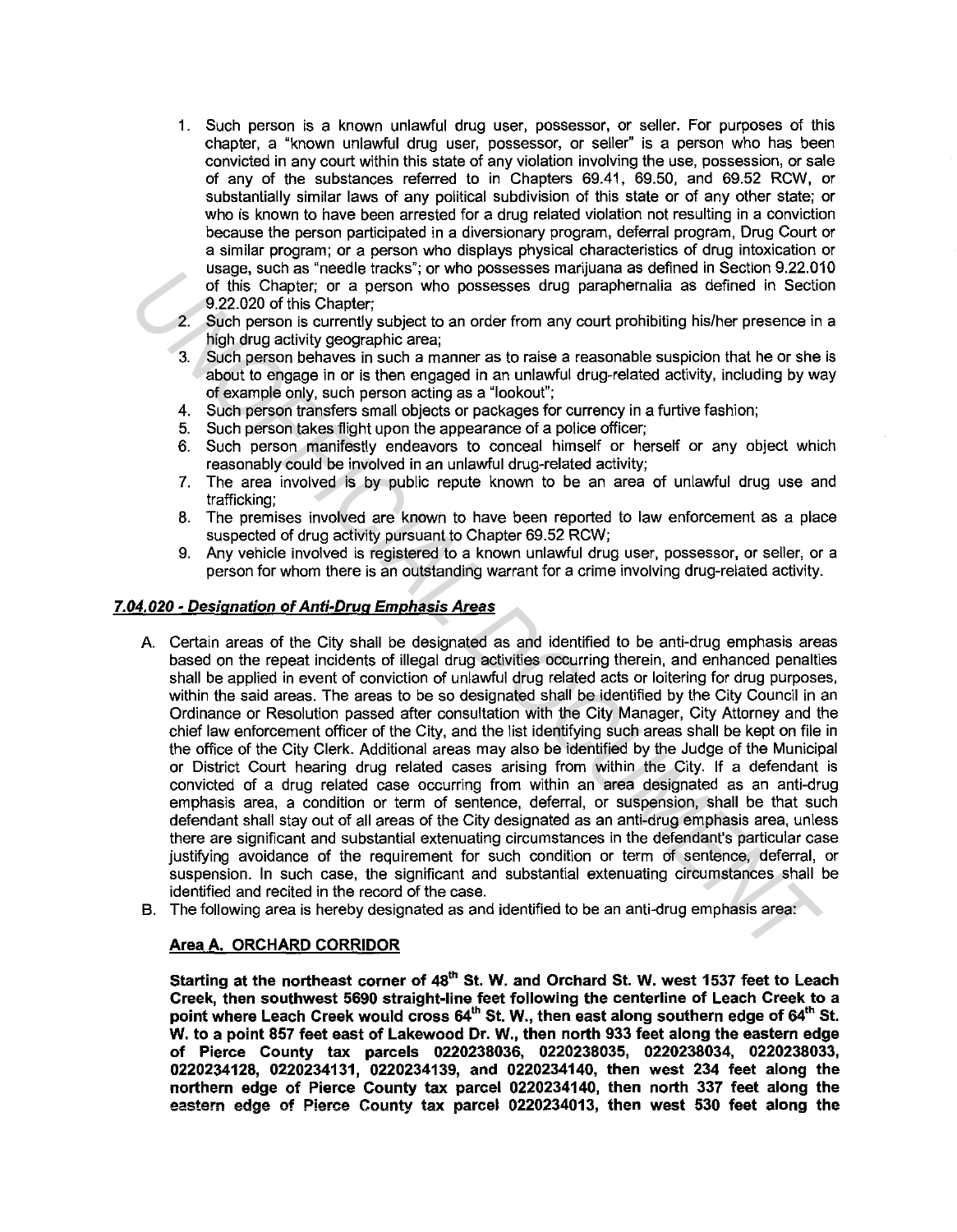**northern edge of Pierce County tax parcel 0220234013 to the east edge of Orchard St. W., then north along the eastern edge of Orchard St. W. to the northeast corner of 48<sup>1</sup> " St. W. and Orchard St. W.** 

# **7.04.030 - Violation of Conditions of Re/ease, Suspension or Deferral as Separate Crime**

A. The presence of any person within an anti-drug emphasis area in violation of court-imposed conditions of release or conditions of suspension or deferral of any sentence shall constitute a separate crime hereby designated a gross misdemeanor and any such person may be apprehended and arrested without the necessity for any warrant or additional court order. Upon conviction, any person so violating the conditions of release or conditions of suspension or deferral shall be punished by imprisonment in jail for a maximum term fixed by the court of not more than one (1) year, or by a fine in an amount fixed by the court of not more than five thousand dollars (\$5,000.00), or by both such imprisonment and fine.

# **7.04.040 - Places of Illegal Drug Activity Declared Public Nuisances**

Any building, structure or place within the City used for drug-related activity or for loitering with the intent of engaging in drug-related activity as defined in this Chapter is hereby declared to be a public nuisance.

# **7.04.050 - Evidence of Use for Illegal Drug Purposes**

- A. Two or more criminal convictions of persons for drug-related offenses in a building, structure or place, within the one-year period preceding the commencement of an action under this Chapter shall give rise to a rebuttable presumption that the building, structure or place has been used for illegal drug purposes and is a public nuisance. In any action under this Chapter, evidence of the common fame and general reputation of the building or place, of the inmates or occupants thereof, or of those resorting thereto, shall be admissible as evidence to prove the existence of the public nuisance but must be supported by additional evidence. Evidence of the general reputation of the building or place, or of the inmates or occupants thereof that is sufficient to establish the existence of the public nuisance, shall be prima facie evidence of knowledge thereof and acquiescence and participation therein and responsibility for the nuisance by persons or legal entities having an interest in the property. Responsibility for the nuisance shall extend to the owners, lessors, lessees and all those in interest in any form in the property, real or personal, used in conducting or maintaining the public nuisance. separate crime hereby designated a gross massemation any such person may be<br>approhended and are steal without the necessity for any warrant or actitional ocut order. Upon<br>deformal shall be punished by implisionment in jail
- B. Evidence of cooperation by owners, agents or managers of a building or place with police investigations or operations to control drug related activity may be used to rebut the presumptions created in this Chapter.

## **7.04.060 - Conviction as Prima Facie Evidence**

Any conviction of any owner, manager, operator, agent or employee for any illegal drug activity, or for loitering with the intent of engaging in drug-related activity, when such offense was related to any business or commercial enterprise, shall be prima facie evidence that the building, structure or place upon or in which business or commercial enterprise is or was conducted, was used for illegal drug activities.

## **7.04.070 - Penalties for Maintenance of Public Nuisance**

Maintenance of a public nuisance as declared herein, in addition to any other civil or criminal penalties, shall result in a civil penalty not less than five hundred dollars (\$500.00) nor more than one thousand dollars (\$1,000.00) for a first conviction of maintaining a public nuisance and by abatement by closure of such business or commercial enterprise for the period of thirty (30) days for each subsequent conviction of maintaining a public nuisance.